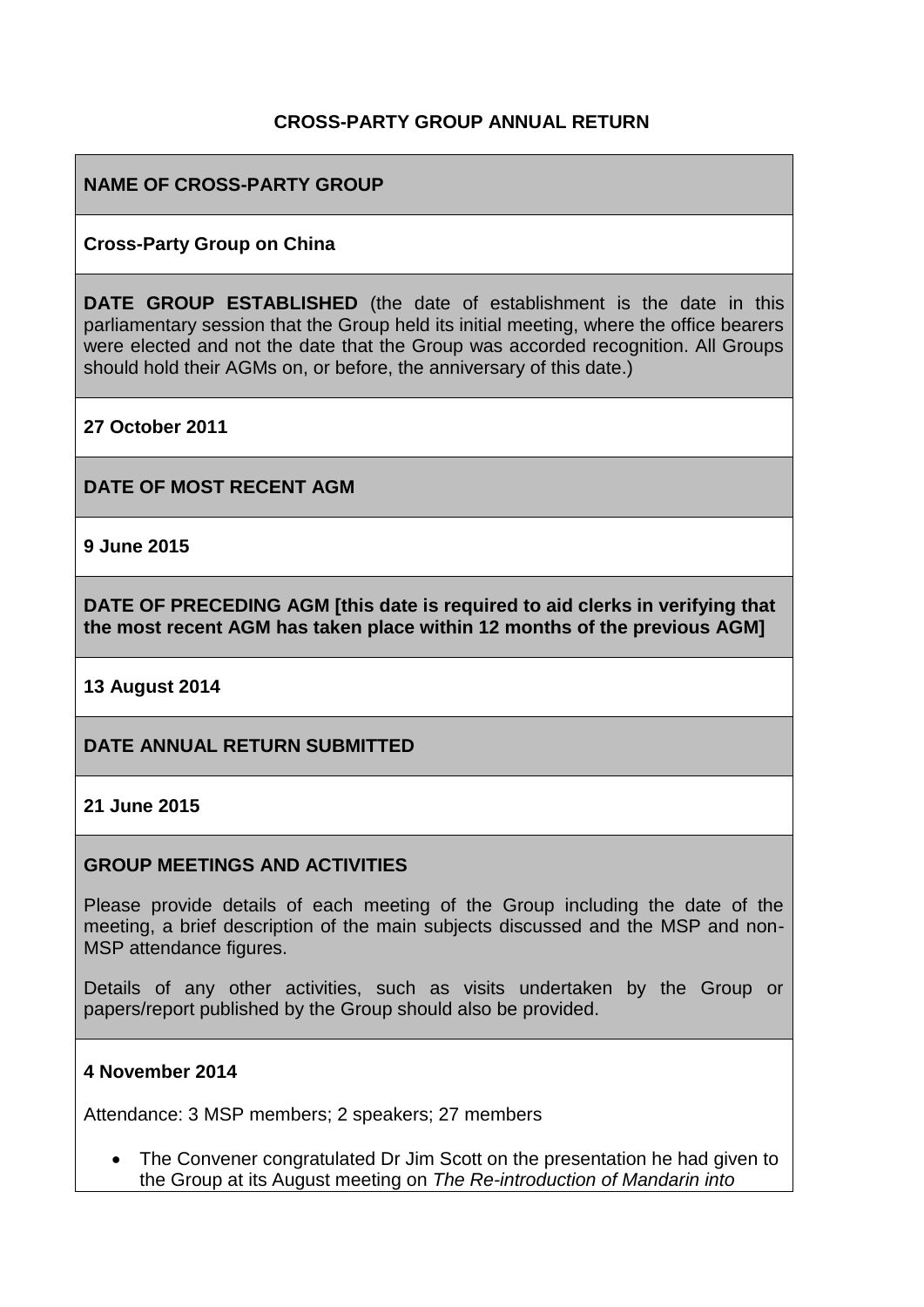*Scotland's Schools.* He referred to the letter he had written on behalf of the Group to the then Cabinet Secretary for Education and Lifelong Learning, Mr Michael Russell MSP, and to Mr Russell's response. The Convener said that for the Group, languages were vital to education and to business. While acknowledging the support of the Confucius Institute for Scotland's Schools (CISS), he said that the Group was concerned about the decline in numbers studying Mandarin for SQA courses. The Group welcomed the new Confucius Classroom Hubs and the Scottish Government's commitment, together with the time that was taken to review the information sent by the Group. The Convener said that he remained convinced that the Group should continue to press the Scottish Government about its actions in support of the learning of Mandarin.

- Chic Brodie MSP informed the Group about East Ayrshire's burgeoning links with China. A major investment, supported by the investment consortium UPIC, would see Glaisnock House in Cumnock transformed into a language and cultural centre for Chinese students and business people to learn English and become immersed in European culture; opportunities would also be offered for UK students and business people to learn Chinese. Glaisnock House had been vacant for several years; it was hoped that the first phase of the project would see the arrival of Chinese music students in the summer of 2015. Councillor McColl reminded the Group that East Ayrshire had a Confucius Classroom Hub at Grange Academy and already carried out a great deal of work in this area. He said that the cultural and business potential of the Glaisnock House project was very much welcomed by East Ayrshire Council.
- The Group undertook its annual review of progress with Scotland's Strategy for Stronger Engagement with China 2013-2017, the last having taken place in November 2013. The China and Americas Team at the Scottish Government had provided a factual update on the 4 key priority areas: (1), Trade and Investment (2) Education (3) Research and (4) Culture, Tourism and Sport. After discussion, the Convener pointed to a paucity of information and a lack of vision for the future. He said that he would consider, with the advice of the Group, whether he should invite a Minister to speak at a future meeting.
- Nigel Fong of Swiss-Sure HK, accompanied by Patrick O'Kane from Morrison's Academy, spoke about The Wilson Trail and his new project linking schools in Hong Kong and Scotland. The Convener congratulated Mr Fong on the award he had just received from the Hong Kong Government Home Affairs Bureau as a *Person with Distinguished Service for Community Building.* Mr Fong distributed his paper, *Hong Kong Scotland Education Connection: 2014 Scottish Schools HK Exchange,* and explained Swiss-Sure's backing for an exchange of pupils each year between Hong Kong and Scotland. The 2014 group participated in the *Raleigh Challenge-Wilson Trail*  and engaged in educational, cultural and charitable meetings. Mr Fong said he wished to develop the exchange, engaging business leaders and developing links between schools. Patrick O'Kane, who had taught Nigel Fong at Morrison's Academy 23 years ago, said he was a true philanthropist. Judith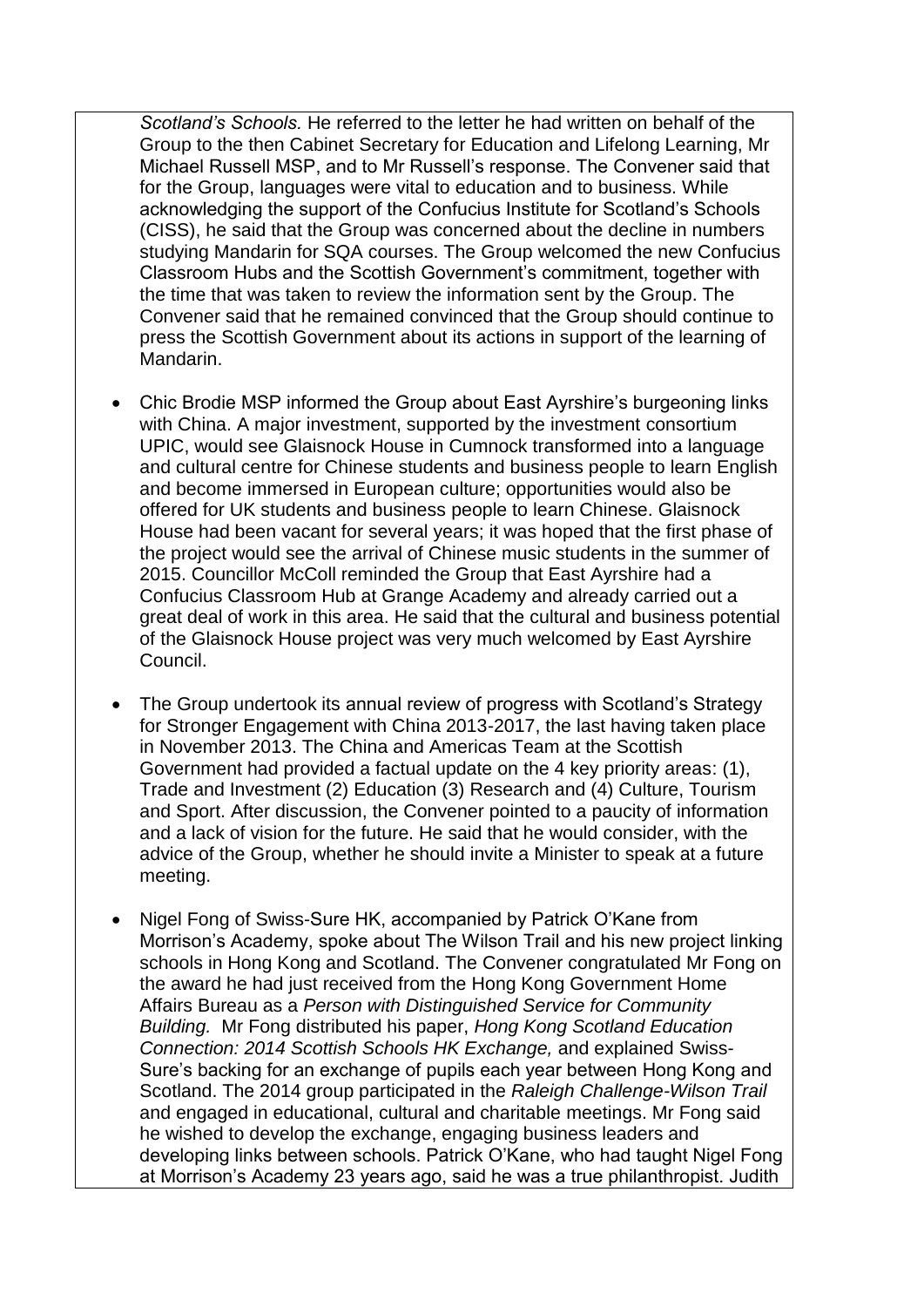McClure has supported his project and plans and had suggested the formation of the Hong Kong Schools Education Connection (HKSEC) of which he was Convener. The Convener congratulated HKSEC on its work and hoped they would keep the Group updated.

 Judith McClure, as Convener of the Scotland China Education Network, said that the Third SCEN China Youth Summit, *China and Scotland At Home,*  would be held at The Gleneagles Hotel on 10 November 2014. A Homecoming Event, it would enable a capacity audience of 300 delegates of all ages to celebrate the relationship of friendship, collaboration and mutual understanding between Scotland's schools, colleges, universities, professions and businesses and their *alumni* and colleagues from China.

## **14 January 2015**

Consul General Mr Pan Xinchun and Mme Yu Zhili gave a Reception for members of the Group at the Consulate General of the PR of China in Edinburgh. 2 MSPs and 61 members had attended a positive and lively event, which included delicious food, networking and a most interesting film about the progress of the PR of China and the challenges it faced. Professor Tariq Durrani OBE FRSE FREng FIEEE, Vice President International of the Royal Society of Edinburgh and Dame Professor Joan Stringer DBE FRSE FRSA spoke on behalf of the Group.

## **29 January 2015**

Attendance: 4 MSPs, 5 speakers, 11 special guests, including the new British Ambassador to the PR of China and representatives of the Board of the China Britain Business Council, 50 members

 The Rt Hon The Lord Wilson of Tillyorn KT GCMG FRSE, former Governor of Hong Kong (1987-1992), addressed the Group on the topic of *Some Thoughts About China (including Hong Kong).* He recalled his memories of Beijing in 1963, when he worked for the UK Mission, with China today, after rapid changes to its economy and to the livelihoods of its people. He described the huge problems with which China's leaders have to deal, including the provision of employment and the age profile of the population. He emphasised that China must be seen as a re-emerging power: it was an ancient civilisation of huge global importance and now it was clear it should have a more influential role in the world. He said that the Special Administrative Region of Hong Kong has worked well: it is very prosperous with good trade and an effective rule of law. He spoke of the demonstrations over the selection of the Chief Executive, and though he commended the students for their determination he said he had to acknowledge that their objectives were unrealistic. He recalled that until 1997, British Governors of Hong Kong were simply sent. He hoped earnestly that Hong Kong would be able to face up to the difficulties and the divisions in its society. He concluded by suggesting lessons for Scotland. First, China matters: that is why, as President of SCEN, he supported Judith McClure's work in encouraging the learning of Chinese. He also advised that Scotland must take the initiative, as such a small country; he cited the relationship between the Royal Society of Edinburgh and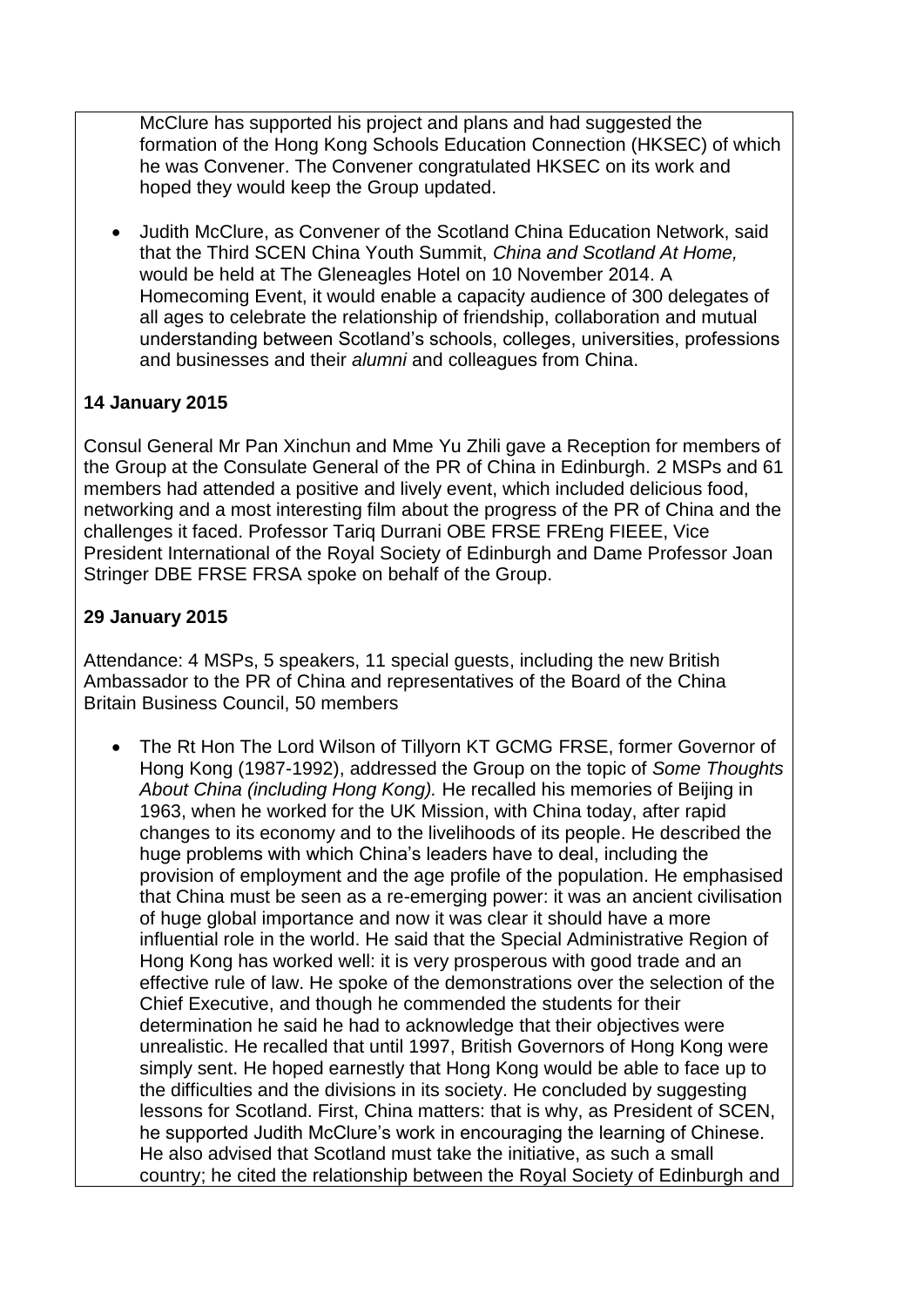the Chinese Academy of Sciences.

- Barbara Woodward, the new British Ambassador to China, said that she must be confident to engage in good inter-governmental relations, developing business-to-business relations, both ways, and strong people-to-people relations, especially in the vital areas of education, tourism and culture. The Convener and members supported her aims whole-heartedly, arguing that a great deal still needed to be done in terms of education, investment and the difficulties of visa arrangements.
- There was a presentation by Carys Ross and Rachel Dobbie, Zoo and SCEN Ambassadors from Lasswade High School, Midlothian, and their Depute Headteacher, Colin Mitchell. They spoke of their visit to China in October 2014, the result of the ten-year partnership between Lasswade and Tianlin No 3 Middle School in Shanghai. Their trip had been undertaken as Ambassadors for Edinburgh Zoo and sponsored by Jaguar Land Rover. They had visited Chengdu and their new partner school in Yaan as part of the Zoo's *Beyond the Panda* initiative, created by Senior Education Officer Sandie Robb.
- Mary Fee MSP spoke of the responses by members of the Group to the questionnaire on Corporate Responsibility in China that had been circulated after the presentation by herself and Claudia Beamish MSP in March 2014.
- James Trapp, Primary Network Co-ordinator at the Confucius Institute for Schools at the Institute of Education, University of London, spoke of his own work in encouraging the early learning of Mandarin and of his interest in the SCEN Learning of Chinese programme, led by Simon Macaulay and involving Chinese students at the University of Edinburgh, Heriot-Watt University, the Edinburgh University Students' Association (EUSA), the Confucius Institute for Scotland's Schools (CISS), East Lothian Council and Education Scotland. He said he wanted to develop relationships and share resources: there was to be a Fourth SCEN China Youth Summit in Scotland in 2015; he hoped that London would hold one too. James Trapp said that he judged Scotland ahead in educational links with China; it had the size and ability to collaborate and make connections.
- Nigel Archdale, Anthony Millard Consulting, spoke of the intention of Erskine Stewart Melville Schools to establish an international school in China in the development area of Shenzhen in 2017. Peter Kwok, Co-Director of Young Chinese Professionals (YCP) spoke of his association's delegation to the Conference of Chairpersons of the World's Overseas Chinese Professional Associations in Guangzhou in the summer of 2014.

# **24 March 2015**

Attendance: MSPs 3, Speaker 1, Members 46

 Alistair Michie (Advisor FEAC, State Administration of Foreign Experts Affairs; Group Business and Government Advisor of the strategic consultancy NICG)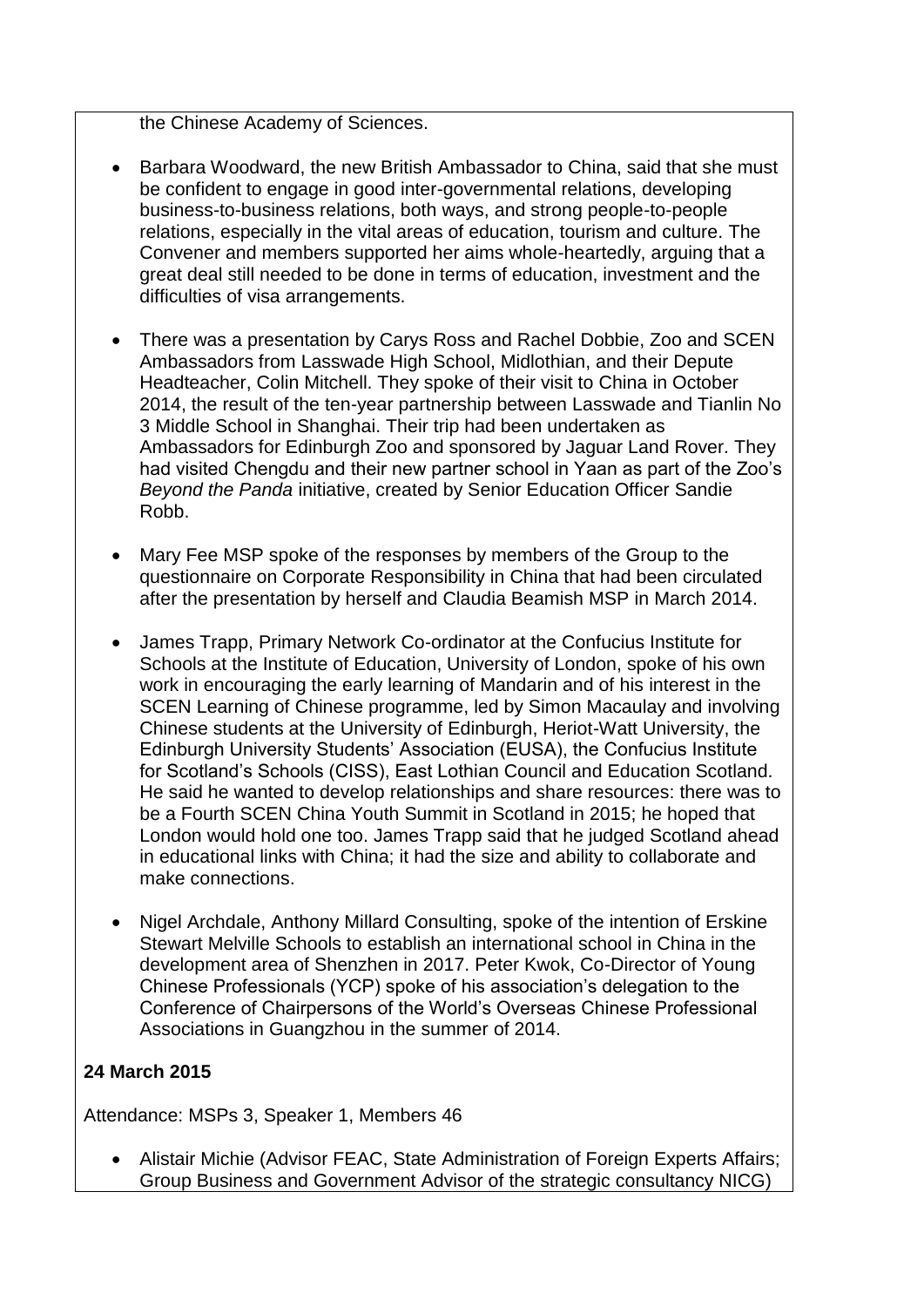addressed the group on the topic of *China: Accelerating Scotland's Advantage.* Mr Michie referred to President Xi Jinping's distillation of his political theory into the Four Comprehensives: build a moderately prosperous society; deepen reform; govern the nation according to law; strictly govern the Party. He said his own view, as one born and educated in Scotland who had spent 22 years in China and worked in 28 of its 32 provinces, was that the developing relationship between China and Scotland was very exciting, because of Scotland's potential, which could even be accelerated. He proposed *Michie's Four Comprehensives for Scotland*: Culture, Commitment, Challenges and Certainty. Mr Michie referred to a long list of advantages for Scotland, in terms of its culture, creativity, its castles, golf courses and its whisky, its education, clean climate and history, its view of capitalism and the theories of Adam Smith, and the Scottish Renaissance and Enlightenment. He described the importance of Scotland's commitment to China in recent times, going back to Donald Dewar and followed through by all subsequent First Ministers, together with many collaborative educational networks, such as SCEN. He said that the great challenges to the development of relations with China were a weak understanding and a mind-set that our way is best, hence the crucial importance of education. Finally, he reminded the Group of the need for predictability and sustainability and advised that it was vital to communicate commitment after the General Election in May. The Convener thanked Mr Michie and congratulated him on the Chinese Government's award: the *Friendship Award Medal,* the supreme honour that the Chinese Government confers upon foreign experts who have made outstanding contributions to China.

 There were updates from Directors of Confucius Institutes. Professor Natascha Gentz described the Confucius Institute for Scotland's Pioneer Award and the agreement about its expansion, which would make it a Model Institute. Professor Ian Gow, the new Director of the Confucius Institute at the University of Glasgow, spoke of the growth of his Institute and his strong believe, after his long China experience, that Scotland needed a route for Chinese and Chinese Studies in Further and Higher Education. Fan Lin, Deputy Director of the Confucius Institute for Scotland's Schools spoke of her Institute's 2014 Award and of the opening of new Confucius Classroom Hubs and the offering of scholarships to Scottish students to study in China. Professor Barbara Fennell-Clark spoke of the development of her new Institute at the University of Aberdeen, the work of volunteers, and the success of the Scottish Opera project in primary schools. The Secretary reported, on behalf of Professor Gill Hogg, that Scotland's latest Confucius Institute for Business and Communication at Heriot-Watt University would be appointing its Director soon. The Convener referred to recent articles in the press, which suggested that Confucius Institutes acted as a mouthpiece for the Chinese Government. He was assured by Directors that academic freedom was in no way jeopardised. After discussion, the Convener said that the Minutes of the Group would be placed on the Scottish Parliament's website: it had heard presentations from the leaders of Scotland's five Confucius Institutes. It could be that the media had simply picked up on controversies in the USA; he had been comforted by the Group's open discussion.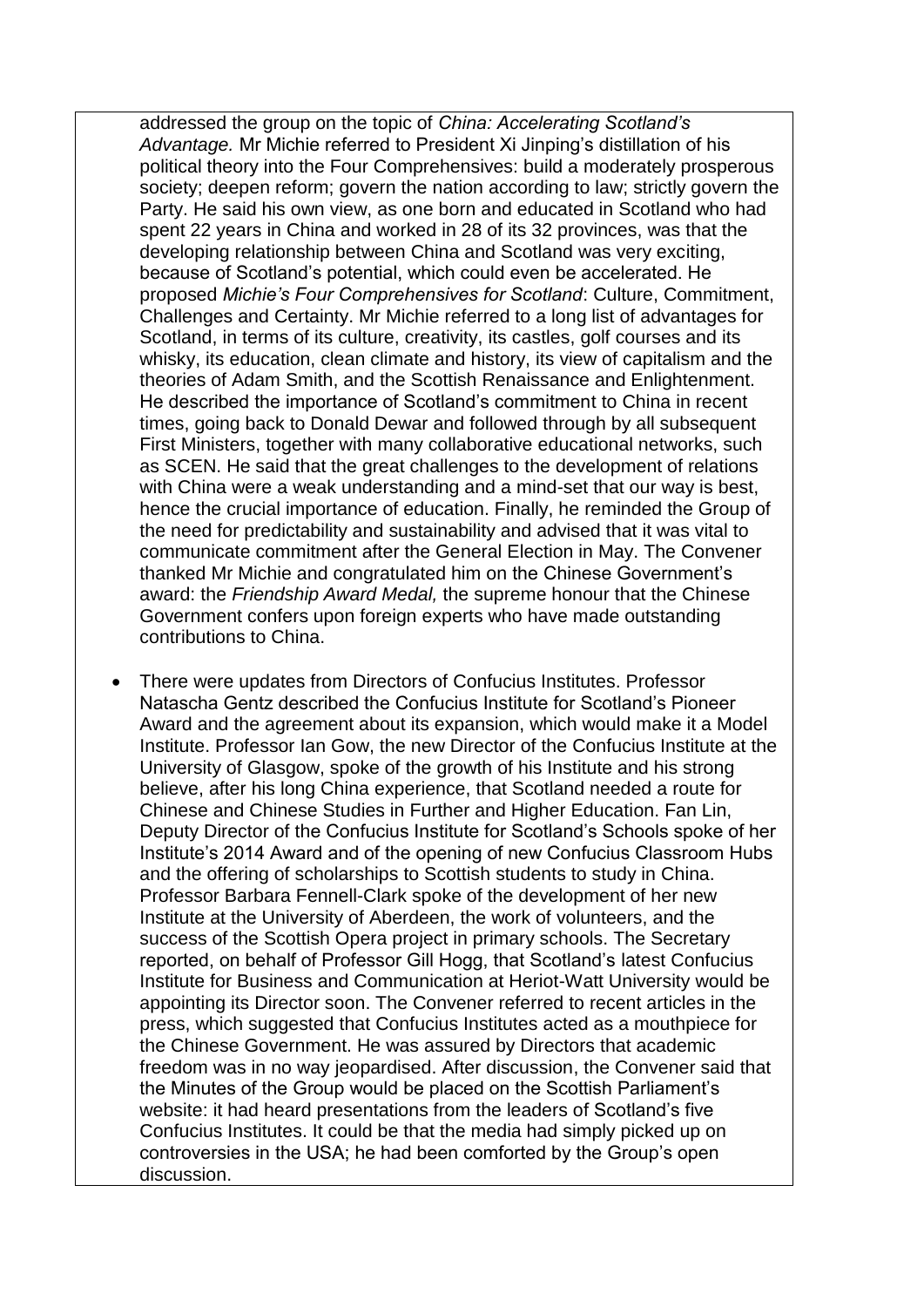- There were updates from members. Lindesay Low, Legal Advisor, Scotch Whisky Association, reported on the recent visit he had made with his Chief Executive to China and their view of the future of Scotch Whisky in China, where the market was now more egalitarian and open. Shaun McPhee spoke of the Royal Society for Asian Affairs and its increasing work in Scotland. Wang Yuchen, a doctoral student at the University of Edinburgh, described her experiences as a Chinese student in Scotland. Dr Jim Scott of the University of Dundee distributed a paper, *An Analysis of Enrolment and Attainment in Chinese (and Other Languages),* analysing the Chinese Language statistics for Scottish Qualifications Authority examinations after appeals for the session 2013-2014. The Convener said that as an apolitical Group, there were inevitable concerns over the fall in the number of students taking Chinese and proposed that he should write to the Scottish Government to express the Group's concern.
- The Convener concluded the meeting by informing the Group that Chinese business interests in the West of Scotland wished to feature in the Celebrations of the Chinese New Year in Glasgow in 2016. He invited members to support this initiative if they could.

### **9 June 2015 Annual General Meeting**

Attendance: 5 MSPs, 2 Speakers, 3 Guests, Non-MSP Members 30

- Mary Fee MSP took the chair for the election of the Convener. Colin Keir MSP nominated Graeme Pearson MSP. Jamie McGrigor MSP seconded this nomination and there were no others. Graeme Pearson MSP was elected unanimously.
- Graeme Pearson MSP took the chair. He nominated Colin Keir MSP as Vice Convener and this nomination was seconded by Mary Fee MSP. There were no other nominations and Colin Keir MSP was elected unanimously.
- Graeme Pearson MSP nominated Judith McClure CBE as Secretary. This nomination was seconded by Dr Jim Scott. There were no other nominations and Judith McClure CBE was elected unanimously.
- The Secretary presented the Annual Return 2015, describing the Group's Membership and Activities since the last Annual General Meeting. The Group agreed the accuracy of the Return, the Statement of Activities and the Financial Declaration.

### **MSP MEMBERS OF THE GROUP**

Please provide names and party designation of all MSP members of the Group.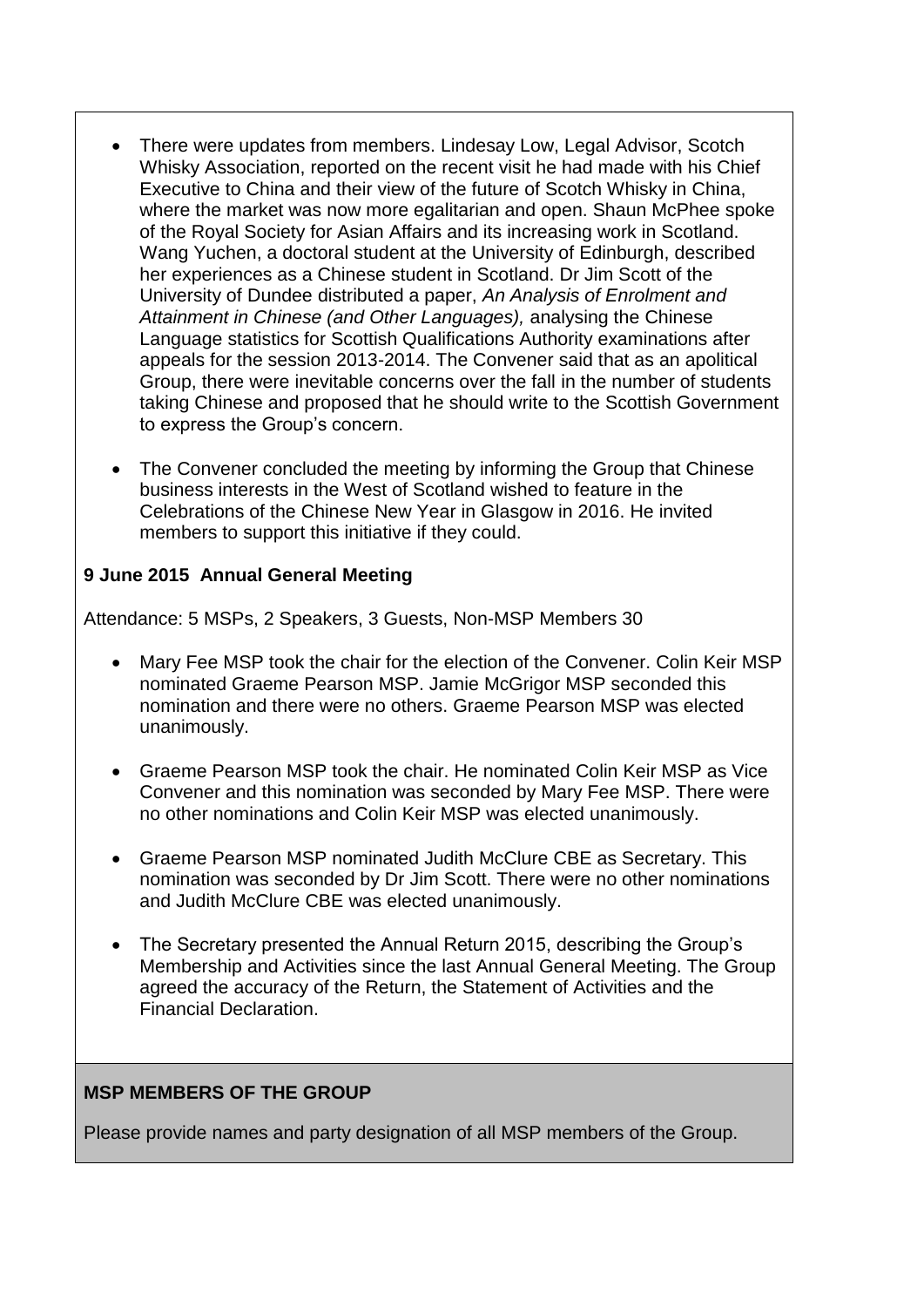**Graeme Pearson MSP, Scottish Labour Gil Paterson MSP, Scottish National Party Jackie Baillie MSP, Scottish Labour Claudia Beamish MSP, Scottish Labour Chic Brodie MSP, Scottish National Party Hugh Henry MSP, Scottish Labour Colin Keir MSP, Scottish National Party Jamie McGrigor MSP, Scottish Conservative and Unionist Party John Scott MSP, Scottish Conservative and Unionist Party Richard Simpson MSP, Scottish Labour**

# **NON-MSP MEMBERS OF THE GROUP**

For organisational members please provide only the name of the organisation, it is not necessary to provide the name(s) of individuals who may represent the organisation at meetings of the Group.

| Individuals | Margaret Alcorn    |
|-------------|--------------------|
|             | James Anderson     |
|             | Lloyd Anderson     |
|             | <b>Wang Anjing</b> |
|             | Nigel Archdale     |
|             | Alex Avramenko     |
|             | Eric Balish        |
|             | <b>Martin Bell</b> |
|             | Leanne Bell        |
|             | Debbie Birrell     |
|             | David Blain        |
|             | Robert Brennan     |
|             | James Brodie       |
|             | Helena Brown       |
|             | Susan Brown        |
|             | Peter Budd         |
|             | Paolo Buoni        |
|             | Zhenbo Cai         |
|             | Jie Chen           |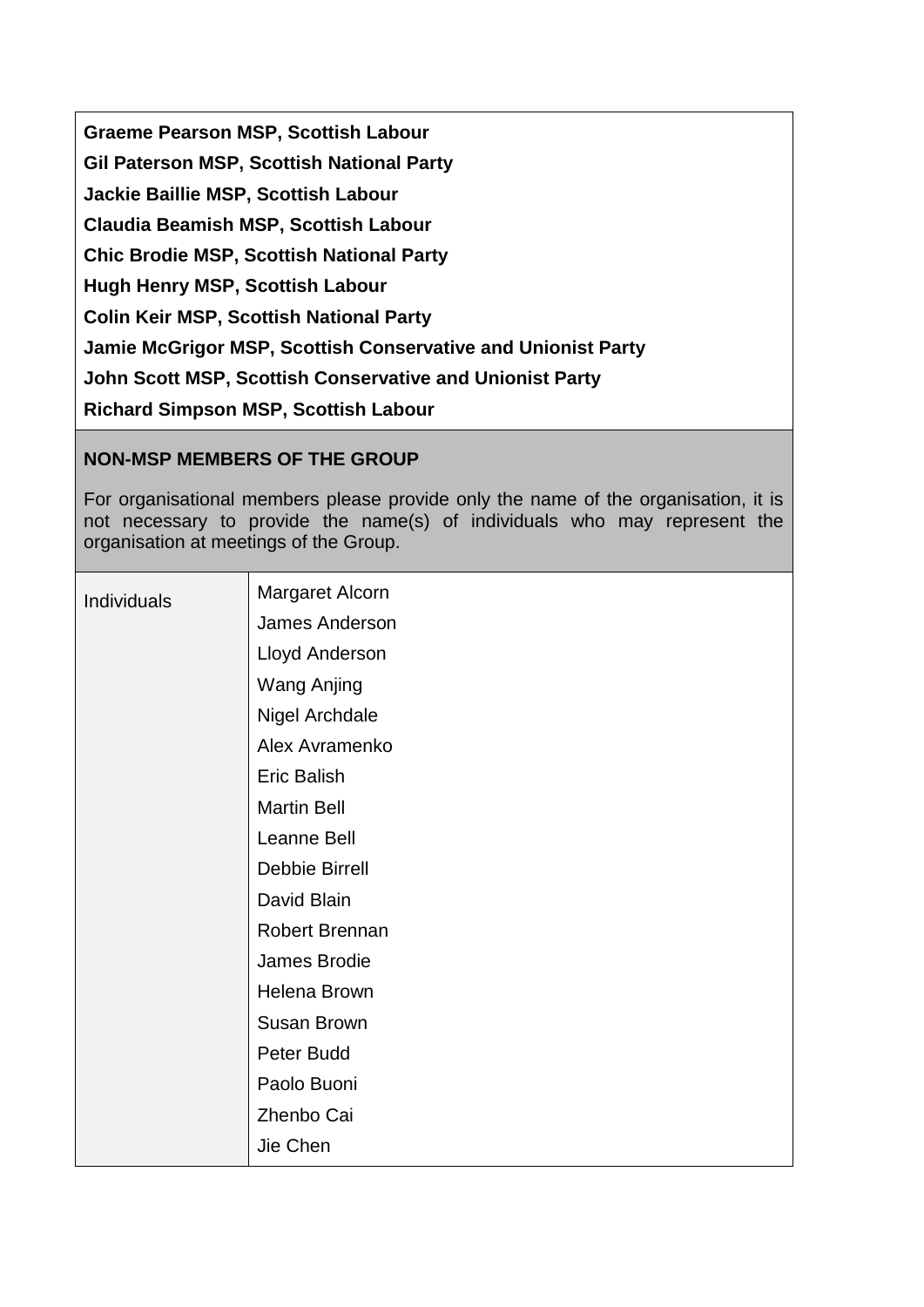| <b>Sharon Cheng</b>          |
|------------------------------|
| <b>Brian Cherry</b>          |
| Guo Chunju                   |
| <b>Frances Christensen</b>   |
| <b>Richard Clason</b>        |
| <b>Roger Collins</b>         |
| <b>Barry Cooper</b>          |
| <b>Carole Couper</b>         |
| James Craigon                |
| <b>Matt Cross</b>            |
| <b>Robert Dalzell</b>        |
| Jane Davidson                |
| Jim Dixon                    |
| Feyrouz Djabali              |
| Adam Rhys Doidge             |
| Jane Duckett                 |
| Carolyn Dunion               |
| <b>Gary Dunion</b>           |
| <b>Tariq Durrani</b>         |
| <b>Barbara Fennell-Clark</b> |
| Sheila Forbes                |
| <b>Helen Ford</b>            |
| Yuwen Fortune                |
| Linda Fu                     |
| Natascha Gentz               |
| <b>Catherine Goulden</b>     |
| lan Gow                      |
| <b>Katy Gow</b>              |
| <b>Adam Graudus</b>          |
| Cathy Gu                     |
| Jessica Guo                  |
| Michael Xin Guo              |
| <b>Alistair Hamilton</b>     |
| Megan Hammell                |
| Henry He                     |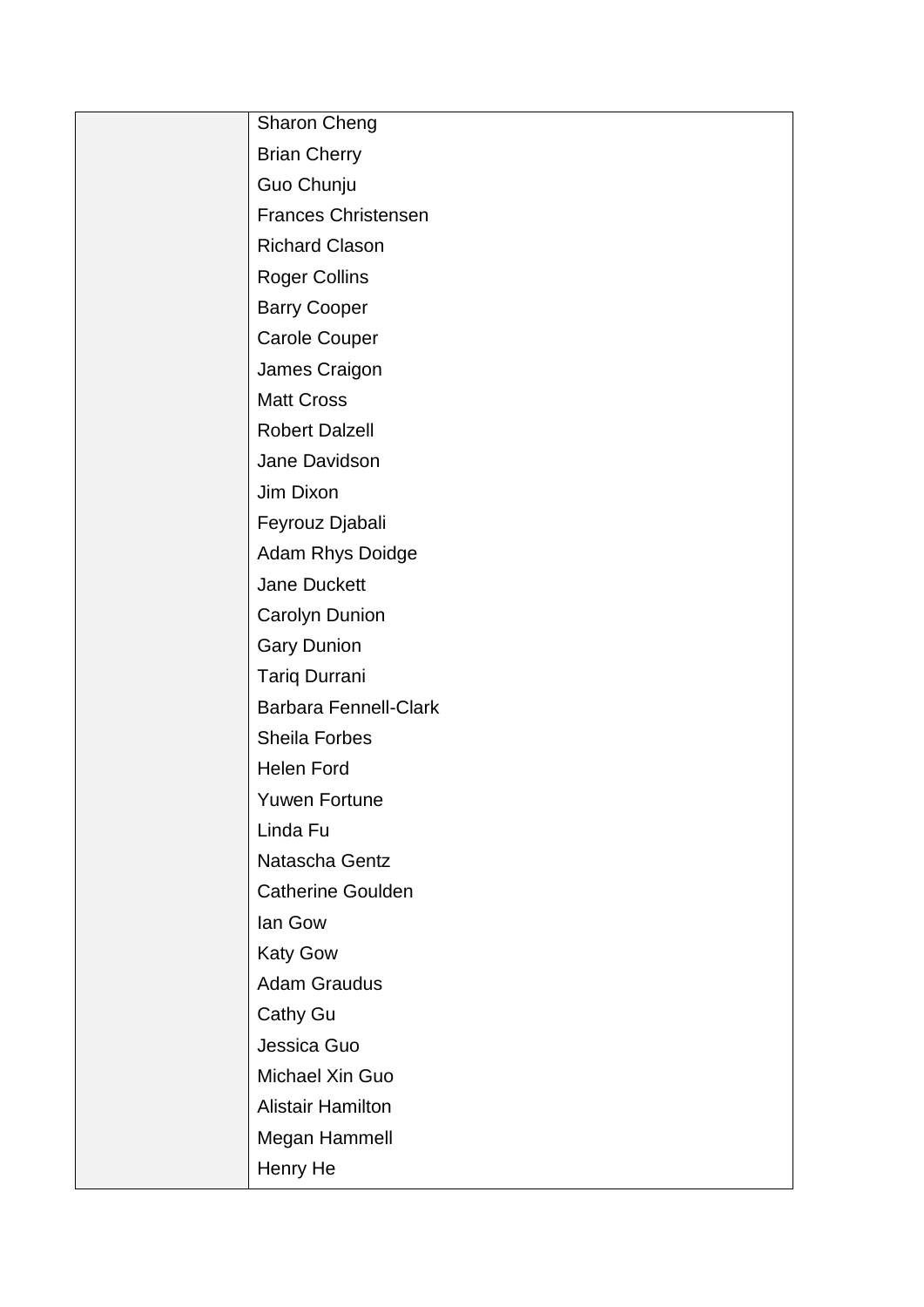| <b>Matthew Heap</b>       |
|---------------------------|
| <b>Nigel Hedley</b>       |
| Caroline Henderson        |
| Jocelyn Heron             |
| Ruth Higginson            |
| <b>Edmund Hoffie</b>      |
| Loki Holbourn             |
| <b>Zhang Hong</b>         |
| Isabel Hui Lui            |
| Isabella Jackson          |
| Meryl James               |
| Richard Jin (Jin Ri)      |
| Owen Kelly                |
| Janette Kelso             |
| Jamie Kerr                |
| <b>Alick Kitchin</b>      |
| Marcus Kneen              |
| Peter Kwok                |
| Douglas Ledingham         |
| Xiang Li                  |
| Fan Lin                   |
| Wei Lin                   |
| Orchid Liu                |
| <b>Catriona Llanwarne</b> |
| Lindesay Low              |
| <b>Martin Low</b>         |
| Aofei Lu                  |
| Lihe Liu                  |
| Mike Lynch                |
| Ping Ma                   |
| Simon Macaulay            |
| Julia Macbeth             |
| Jim McColm                |
| Miles McCormick           |
| Susie McCosh              |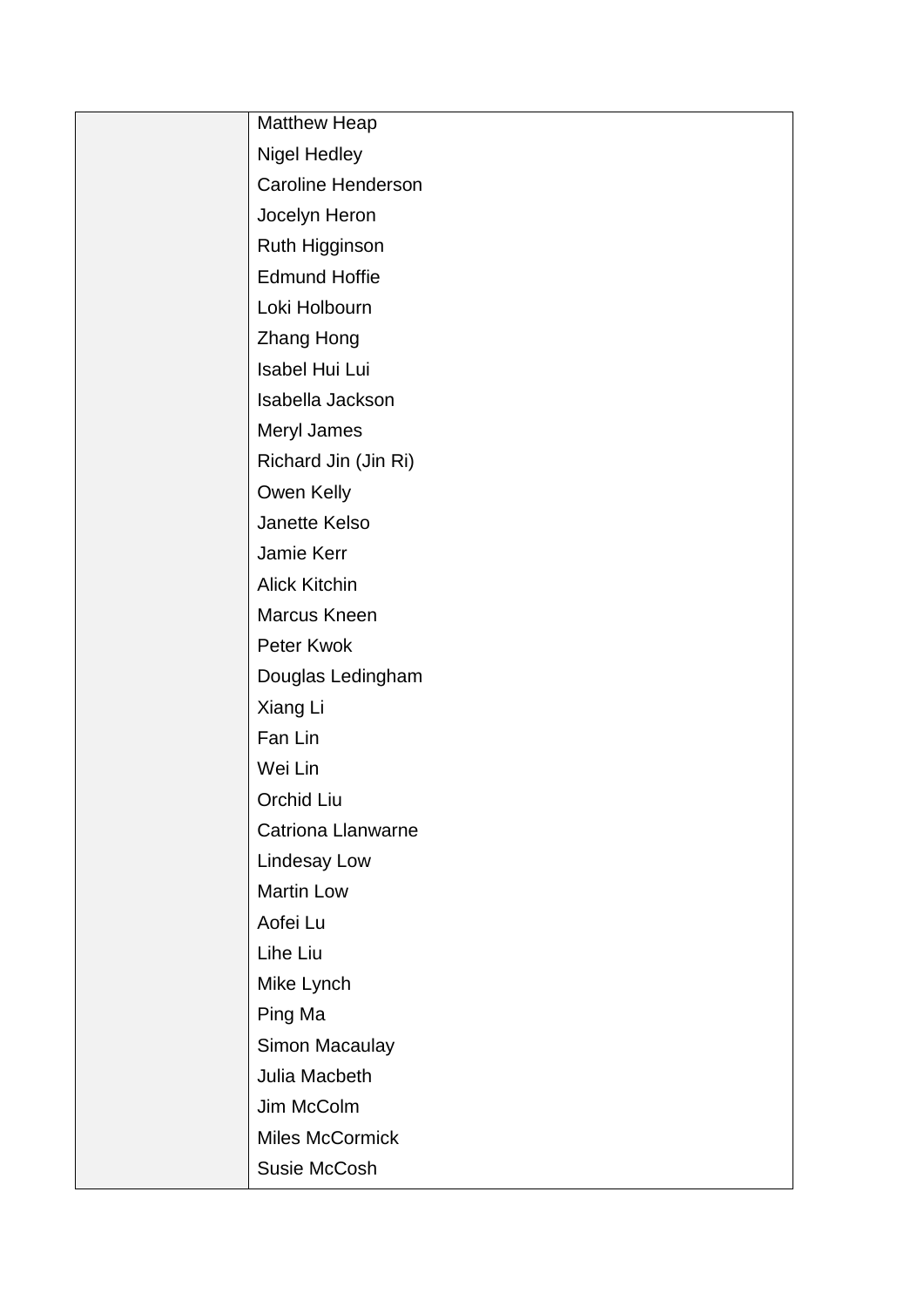| <b>Catriona MacDonald</b> |
|---------------------------|
| <b>Donald MacDonald</b>   |
| <b>Andrew Mackie</b>      |
| <b>Helen Mackie</b>       |
| Fiona Maclean             |
| Eoghann MacColl           |
| <b>Susie McCosh</b>       |
| <b>Brian McLeish</b>      |
| Archie McGlynn            |
| John McKenzie             |
| Judith McKerrecher        |
| David McMurtry            |
| Shaun McPhee              |
| Farai Magodo              |
| Donna Malone              |
| Samantha May              |
| <b>Martin Mills</b>       |
| <b>Colin Mitchell</b>     |
| <b>Rosemary Mitchell</b>  |
| <b>Christine Moinard</b>  |
| Leigh Morris              |
| <b>Tim Musson</b>         |
| Kam Leung Ng (Tommy)      |
| Wing-Sie Ng               |
| Wing-Yan Ng               |
| Ruairidh Nicolson         |
| Jack Nissan               |
| Gordon Ogilvie            |
| Margie Ogilvie-Stuart     |
| Patrick O'Kane            |
| <b>Fiona Pate</b>         |
| Siobhan Paterson          |
| Ed Payne                  |
| John Peebles              |
| <b>Neil Phillips</b>      |
|                           |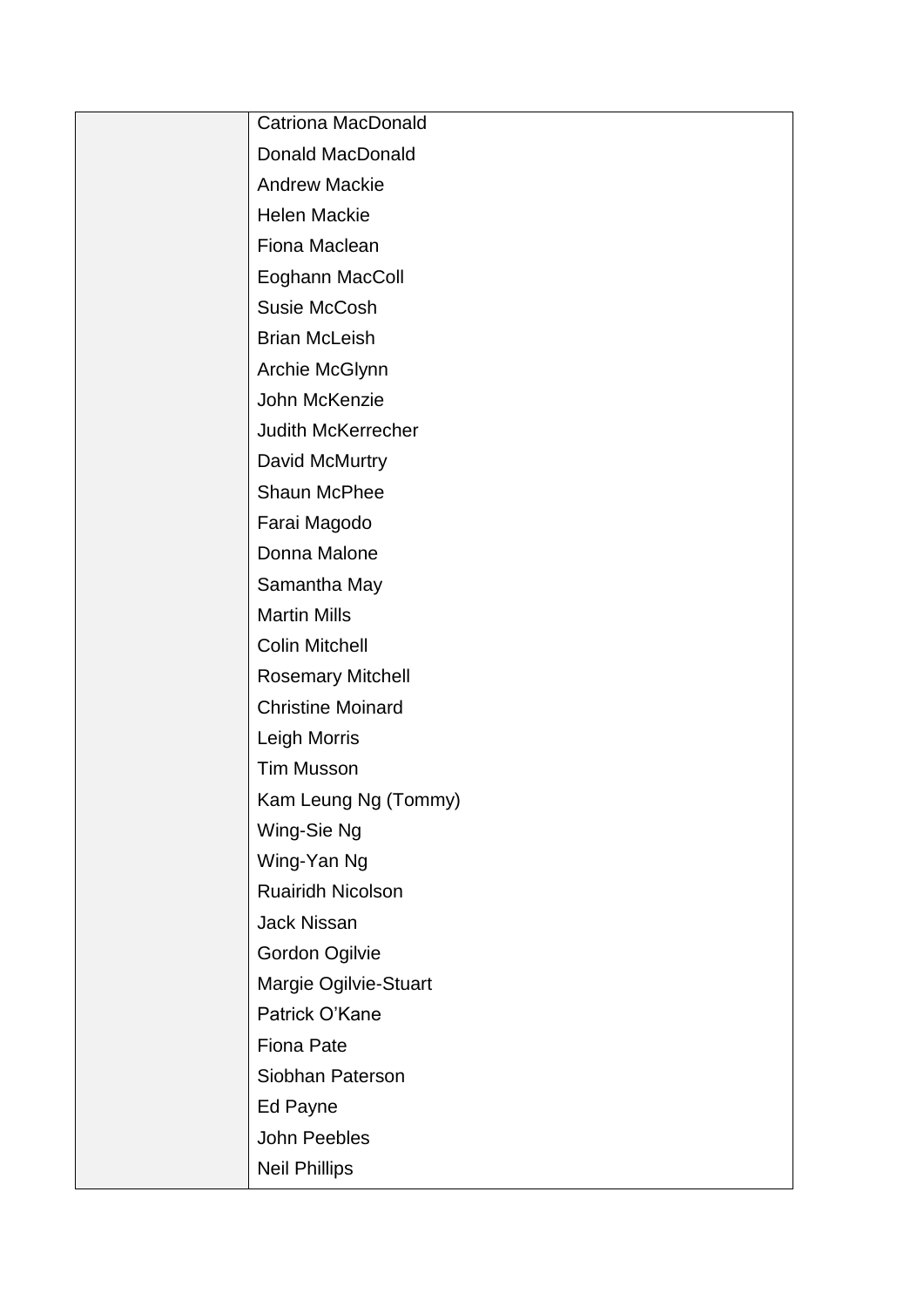| Douglas Prentice        |
|-------------------------|
| <b>Adam Purvis</b>      |
| <b>Shilong Quo</b>      |
| Douglas Rae             |
| Douglas Reid            |
| <b>Bob Rees</b>         |
| <b>Lindsay Rinning</b>  |
| <b>Andrew Ritchie</b>   |
| Ken Robinson            |
| <b>Ellie Sandercock</b> |
| Douglas Scott           |
| <b>Jim Scott</b>        |
| <b>Rachael Scott</b>    |
| John Somers             |
| Rory Swinson Reid       |
| <b>Alicia Tawil</b>     |
| Dorothy Thomas          |
| <b>Ed Thomson</b>       |
| <b>Graham Thompson</b>  |
| <b>Kevin Timlin</b>     |
| Anna Tomlinson          |
| <b>James Trolland</b>   |
| Angus Tulloch           |
| <b>Carol Turnbull</b>   |
| James Trolland          |
| <b>Edward Tsang</b>     |
| Iain Valentine          |
| <b>Kate Walker</b>      |
| Alan Wallace            |
| <b>Oliver Wessely</b>   |
| <b>William Wilson</b>   |
| <b>Bella Wang</b>       |
| Ya Ping Wang            |
| Yuchen Wang             |
| <b>Andrew Welsh</b>     |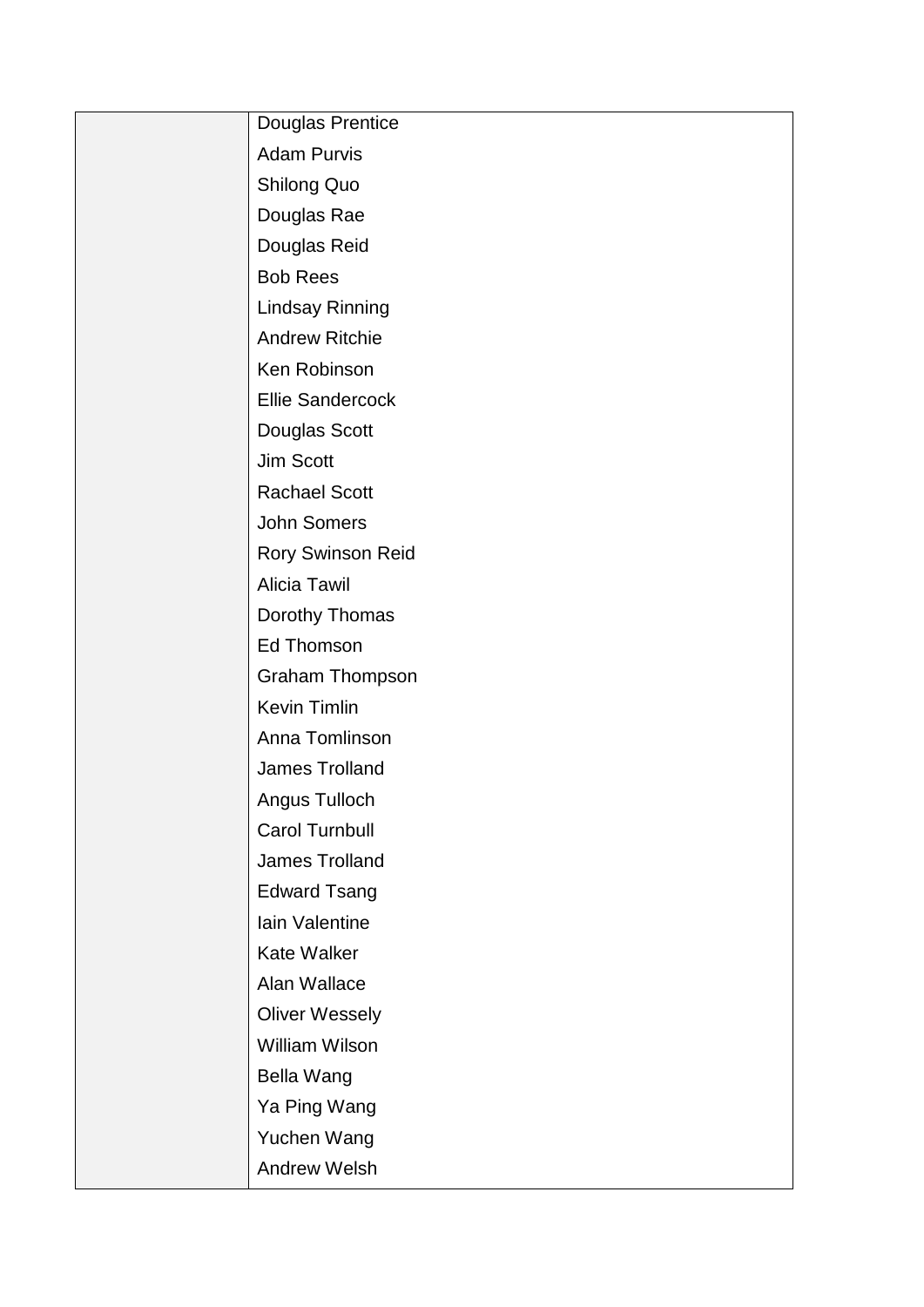|               | Alan Wright                                                                    |
|---------------|--------------------------------------------------------------------------------|
|               | Jean J. Ye                                                                     |
|               | Deborah Yeo                                                                    |
|               | Jennifer Young                                                                 |
|               | Lucy Young                                                                     |
|               | Angus Gonghua Yu                                                               |
|               | Hong Zhang                                                                     |
|               | Nancy Zhang                                                                    |
|               | Juan Zou                                                                       |
| Organisations | Angus Council                                                                  |
|               | <b>Apple Green Homes</b>                                                       |
|               | Armadale Academy                                                               |
|               | <b>Asia Scotland Institute</b>                                                 |
|               | <b>Baillie Gifford</b>                                                         |
|               | <b>Barclays Corporate</b>                                                      |
|               | <b>Blackford Trust</b>                                                         |
|               | <b>British Council Scotland</b>                                                |
|               | <b>Burness Paull LLP</b>                                                       |
|               | <b>China Britain Business Council Scotland</b>                                 |
|               | <b>Clyde Blowers Capital</b>                                                   |
|               | Confucius Institute for Scotland at the University of Edinburgh                |
|               | Confucius Institute at the University of Glasgow                               |
|               | Confucius Institute for Scotland's Schools at the University of<br>Strathclyde |
|               | Confucius Institute at the University of Aberdeen                              |
|               | Confucius Institute at Heriot-Watt University                                  |
|               | Department of Asian Studies at the University of Edinburgh                     |
|               | Dumfries and Galloway College                                                  |
|               | <b>East Ayrshire Council</b>                                                   |
|               | Edinburgh Academy                                                              |
|               | <b>Edinburgh College</b>                                                       |
|               | <b>Education Scotland</b>                                                      |
|               | <b>G7 Consultants Ltd</b>                                                      |
|               | <b>Glasgow Caledonian University</b>                                           |
|               | <b>Great Wall Consultancy</b>                                                  |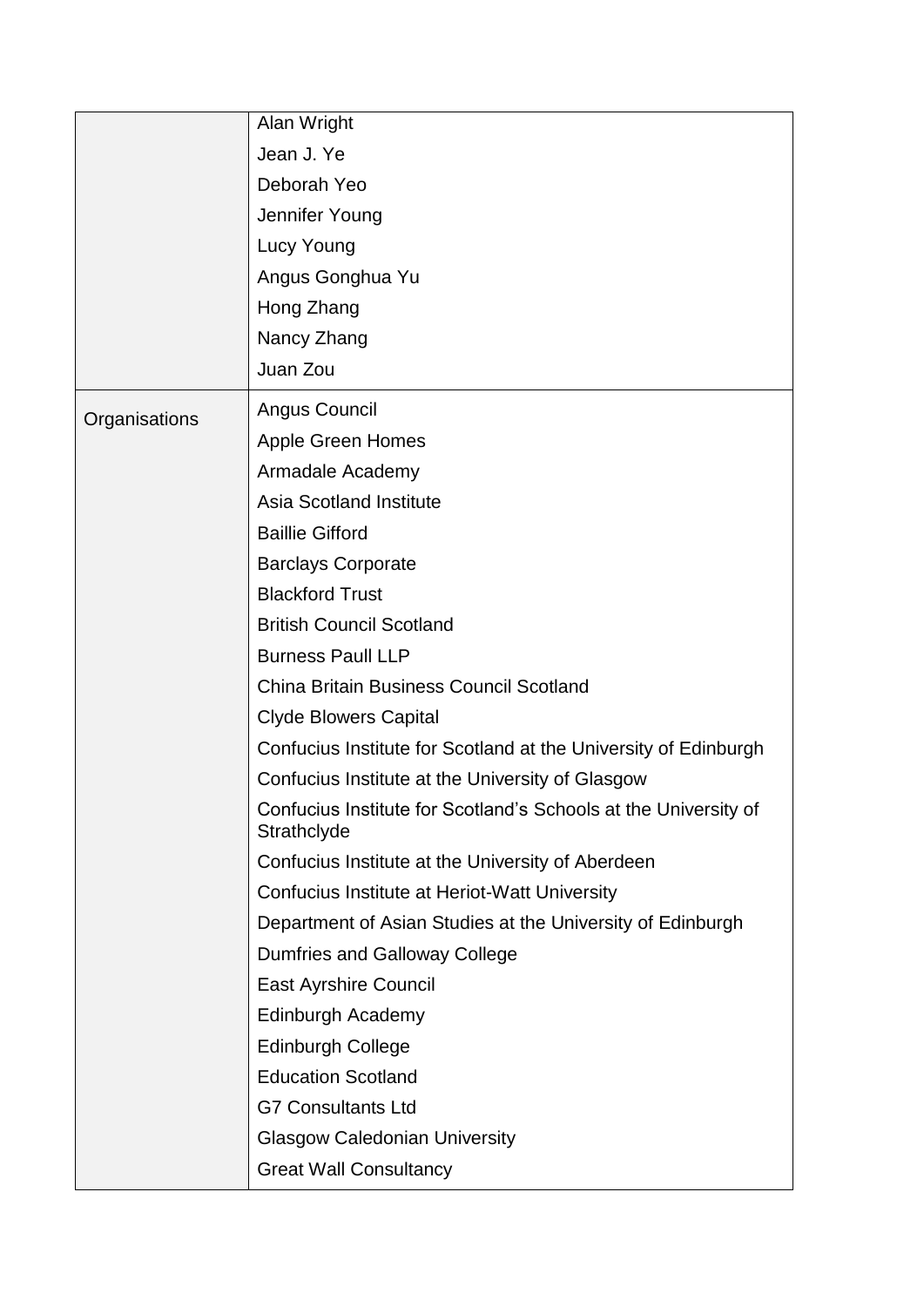| <b>Heriot-Watt University</b>                                                       |
|-------------------------------------------------------------------------------------|
| <b>Howden Group</b>                                                                 |
| <b>Liberton High School</b>                                                         |
| <b>Loretto School</b>                                                               |
| <b>Lothian and Borders Police</b>                                                   |
| <b>MacLean Commercial Consultancy</b>                                               |
| <b>North Lanarkshire Council</b>                                                    |
| Positive Solutions (Glasgow)                                                        |
| <b>Repsol Neuvas Energias UK Limited</b>                                            |
| <b>Ricefields Arts Centre</b>                                                       |
| <b>Ridrum International</b>                                                         |
| Royal Botanic Gardens Edinburgh                                                     |
| Royal Zoological Society of Scotland                                                |
| <b>Scotland China Education Network (SCEN)</b>                                      |
| <b>Scottish Borders Council</b>                                                     |
| Scottish Centre for Chinese Social Science Research at the<br>University of Glasgow |
| Scotland's Rural College (SRUC)                                                     |
| Scottish Development International                                                  |
| <b>Scottish Financial Enterprise</b>                                                |
| St George's School Edinburgh                                                        |
| <b>Scotch Whisky Association</b>                                                    |
| <b>Strathclyde University</b>                                                       |
| The Inveralmond Brewery Limited                                                     |
| The University of Abertay Dundee                                                    |
| The University of Edinburgh                                                         |
| The University of Glasgow                                                           |
| The University of the West of Scotland                                              |
| <b>Thorntons Law LLP</b>                                                            |
| <b>Young Chinese Professionals</b>                                                  |
| The Power of Youth                                                                  |

# **GROUP OFFICE BEARERS**

Please provide names for all office bearers. The minimum requirement is that two of the office bearers are MSPs and one of these is Convener – beyond this it is a matter for the Group to decide upon the office bearers it wishes to have. It is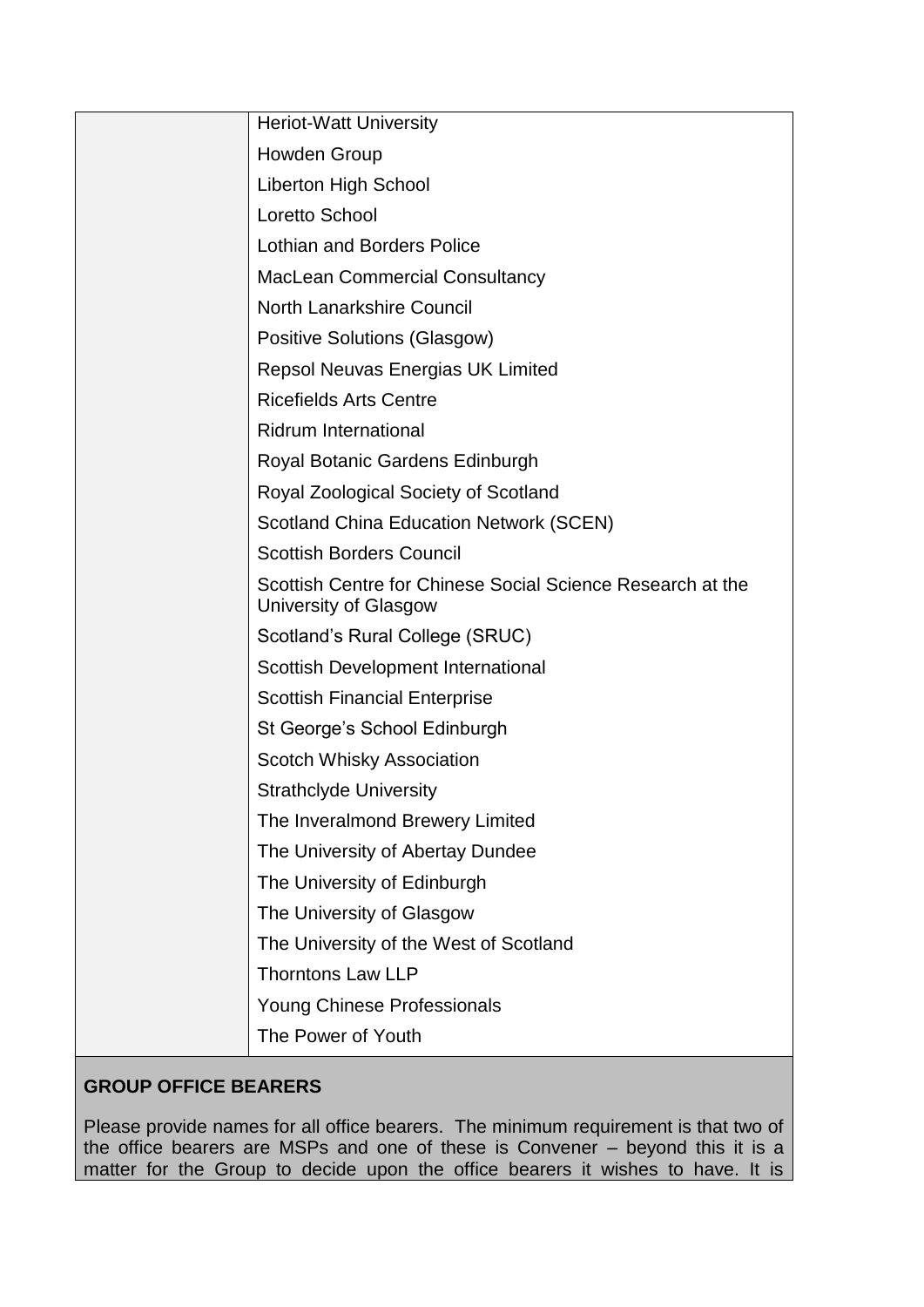permissible to have more than one individual elected to each office, for example, coconveners or multiple deputy conveners.

| Convener               | <b>Graeme Pearson MSP</b>               |
|------------------------|-----------------------------------------|
| <b>Deputy Convener</b> | <b>Colin Keir MSP</b>                   |
| Secretary              | Dr Judith McClure CBE, Convener of SCEN |
| <b>Treasurer</b>       | <b>None</b>                             |

### **FINANCIAL BENEFITS OR OTHER BENEFITS RECEIVED BY THE GROUP**

Please provide details of any financial or material benefit(s) received from a single source in a calendar year which has a value, either singly or cumulatively, of more than £500. This includes donations, gifts, hospitality or visits and material assistance such as secretariat support.

Details of material support should include the name of the individual providing support, the value of this support over the year, an estimate of the time spent providing this support and the name of the organisation that this individual is employed by / affiliated to in providing this support.

Groups should provide details of the date on which the benefit was received, the value of the benefit and a brief description of the benefit.

If the Group is not disclosing any financial information please tick the box to confirm that the Group has considered the support received, but concluded it totalled under the threshold for disclosure (£500). **The Group considered the hospitality it received (see below) and the support it receives and concluded that it is below the threshold for disclosure.**

**The Group accepted the kind hospitality of the Consul General for the PR of China at the Consulate General on 29 January 2015.** 

### **SUBSCRIPTION CHARGED BY THE GROUP**

Please provide details of the amount charged and the purpose for which the subscription is intended to be used.

**None**

**CONVENER CONTACT DETAILS**